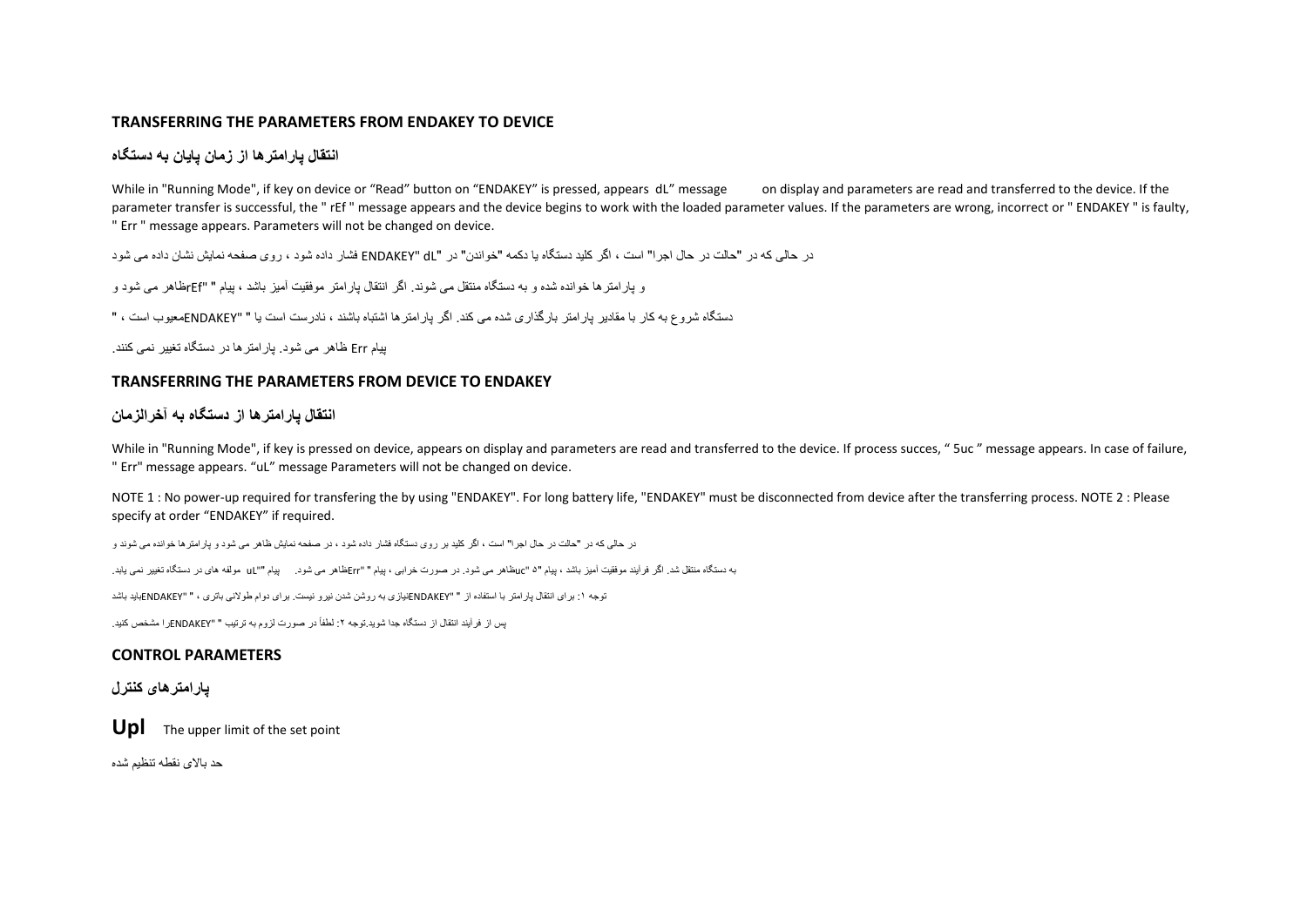## **LOL** The lower limit of the set point

حد پایین نقطه تنظیم شده

**HyS** Switch hysteresis for compressor (hysteresis)

تعویض پسماند کمپرسور )هیسترزیس(

**Off** The offset point for the refrigeration

نقطه جبر ان یخچال

### **CONFIGURATION PARAMETERS**

**پارامترهای پیکربندی**

Unit Temperature unit (Devices with part code suffix 'F' have deg F as the default 'Unit').

)دستگاه هایی که پسوند کد قطعه 'F دارند ، F به عنوان پیش فرض" " Unitاست(. واحد دما

**DPnt** Decimal point (no= decimal point isn't shown 22°C, YE5=decimal point is shown 22.3°C.)

نقطه اعشاری )نه = نقطه اعشاری 22 درجه سانتیگراد نشان داده نمی شود ، = 5YEنقطه اعشاری 22.3 درجه سانتیگراد نشان داده شده است.(

**Dinp** Digital input types. nd:Digital input unused. EA: External alarm. EA message flashes in the display. Output unchanged. 5A: Important external alarm. 5A message flashes in the display. Relay output is turned off. HC: Control type. Ctyp parameter is changed.( If HE = Co, If Co = HE ) df: Defrost operation is started .

انواع ورودی دیجیتال. :ndورودی دیجیتال استفاده نشده است. :EAزنگ خطر خارجی. پیام EA در صفحه نمایش چشمک می زند. خروجی بدون تغییر

5 :Aزنگ خطر مهم خارجی. پیام 5A در صفحه نمایش چشمک می زند. خروجی رله خاموش است. :HCنوع کنترل Ctyp پارامتر تغییر کرده است. )اگر Co = HE ، اگر HE = Co باشد( :dfعملیات یخ زدایی آغاز شده است.

**Ddi** Digital input delay. The period of the digital inputs to be active

5۰۰۰/۶۶ تأخیر ورودی دیجیتال. دوره ورودی های دیجیتال برای فعال بودن

**Dpo** Digital input polarity. cL = While a digital input contact is closed, it is activated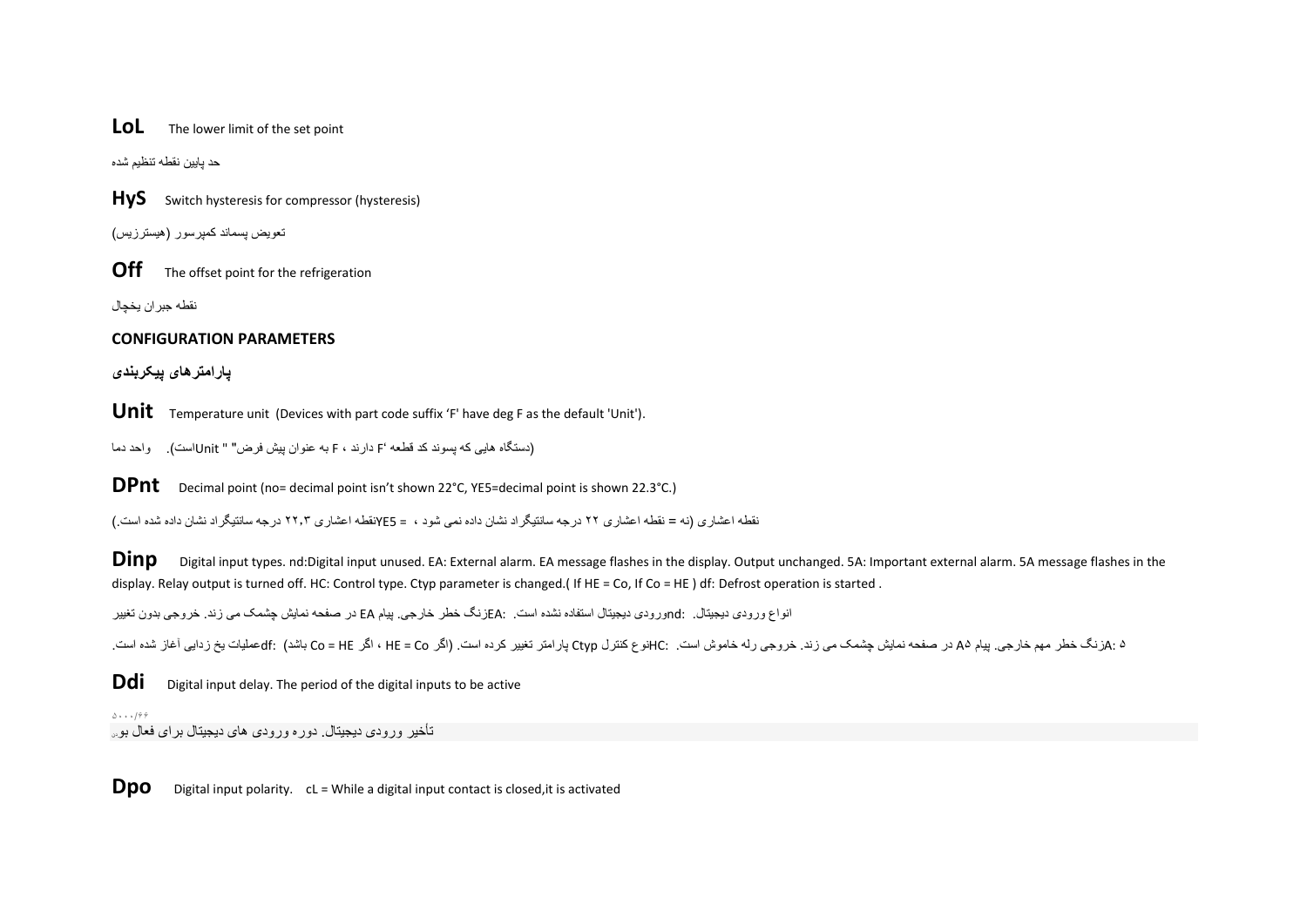oP= While a digital input is opened, it is activated

قطب ورودی دیجیتال. = cL در حالی که یک تماس ورودی دیجیتال بسته است ، فعال می شود.

= oP در حالی که ورودی دیجیتال باز می شود ، فعال می شود.

**Sloc** While keylock active, the set value is changed. NO: Set value is not changed. Ye5: Set value is changed.

در حالی که قفل کلید فعال است ، مقدار تنظیم شده تغییر می کند. :NOمقدار تنظیم شده تغییر نمی کند. 5:Yeمقدار تنظیم تغییر می کن

**SLOC** While keylock active, the set value is changed. NO: Set value is not changed. Ye5: Set value is changed.

در حالی که قفل کلید فعال است ، مقدار تنظیم شده تغییر می کند. :NOمقدار تنظیم شده تغییر نمی کند. 5:Yeمقدار تنظیم تغییر می کند.

**CPON** Delay time for the compressor after power is on

زمان تأخیر کمپرسور پس از روشن شدن.

**CFOS** Delay time required for the compressor to restart following a stop

زمان تاخیر مورد نیاز برای راه اندازی مجدد کمپرسور پس از توقف

**CPPn** On time for the compressor output in the case of probe failure

به موقع برای خروجی کمپرسور در صورت خرابی پروب

**CPPF** Off time for the compressor output in the case of probe failure

زمان خاموش بودن خروجی کمپرسور در صورت خرابی پروب

## **DEFROST CONTROL PARAMETERS**

## **از بین بردن پارامترهای کنترل**

**dsAt** Smart Defrost selection (**no** : Defrost counter (between 2 defrost duration) decrease irrespective of **d.int** status of the compressor. **YE5 :** Defrost counter decreases as long as compressor work**.**).

انتخاب یخ ز دایی هو شمند (نه: شمار نده یخ ز دایی (بین ۲ دور ه یخ ز دایی) صر ف نظر از d.jnt کاهش می یابد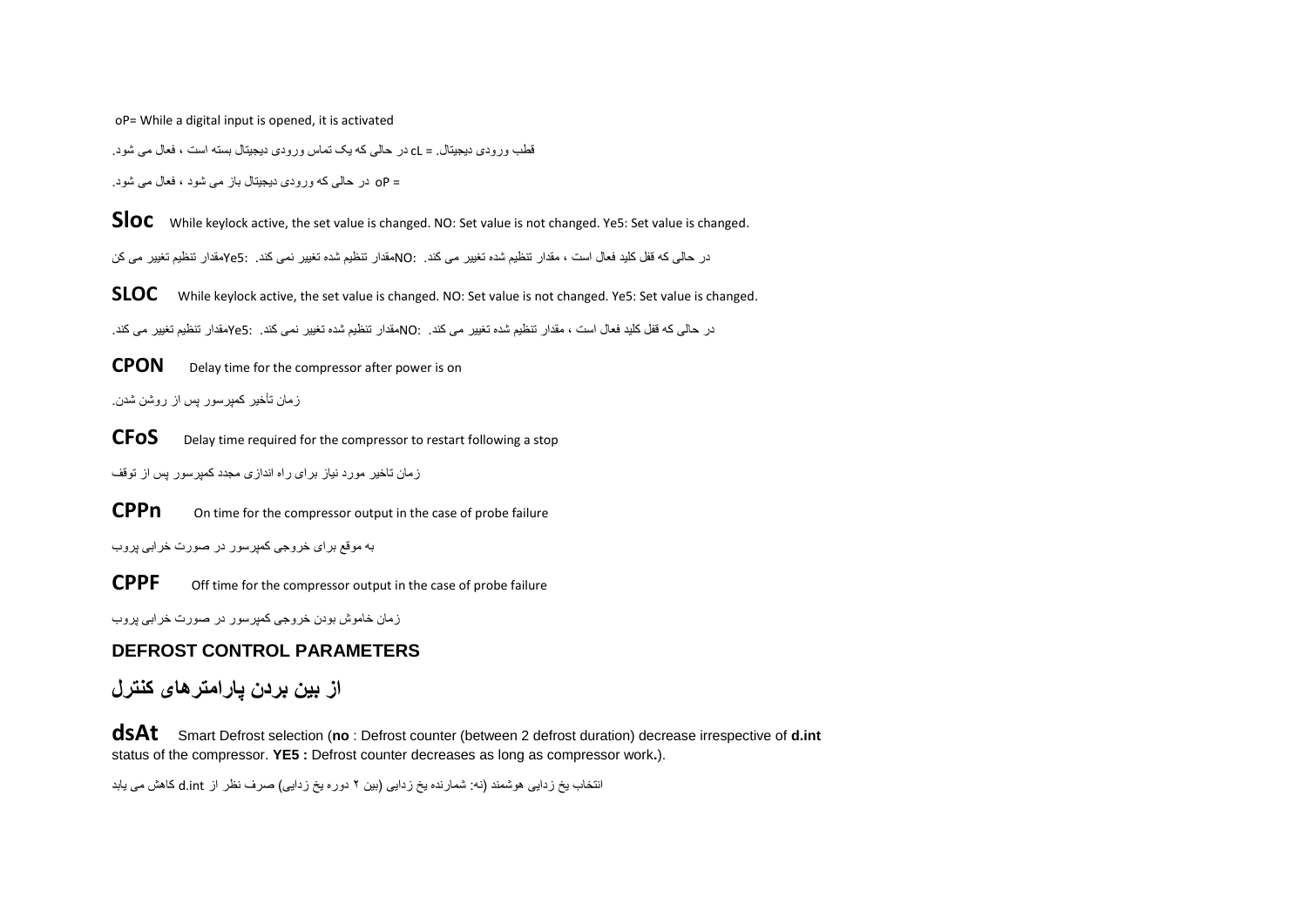وضعیت کمپرسور. 5:YEتا زمان کار کمپرسور شمارنده یخ زدایی کاهش می یابد.(.

**dtyp** Defros type selection ( ELC : electric defrost (compressor is switched off), **GA5** : hot gas (compressor is ON))

انتخاب نوع یخ زدایی ( :ELCیخ زدایی برقی (کمپرسور خاموش است) ، :GA5گاز داغ (کمپرسور روشن است)

**dstp Defrost stop temperature ( If evaporator temperature is greater than this value, defrost will not work)**

دمای توقف یخ زدایی )اگر دمای اواپراتور بیشتر از این مقدار باشد ، یخ زدایی کار نمی کند(

**ddur** Defrost duration (If d.dur=0 , automatic and manual defrost are disabled.)

مدت زمان یخ زدایی (اگر d.dur = 0 باشد ، یخ زدایی خودکار و دستی غیرفعال است.)

**dint** The time between 2 consecutive defrosts.

زمان بین 2 یخ زدایی متوالی.

**ddsp** During defrost, display configuration (**rE**= Real temperature is displayed during defrost. (**Lc=** The temperature which is measured before defrost is displayed during defrost.

در هنگام یخ زدایی ، پیکربندی نمایشگر ) = rEدمای واقعی هنگام یخ زدایی نمایش داده می شود(.

= Lc(هنگام یخ زدایی دمای اندازه گیری قبل از یخ زدایی نمایش داده می شود

**ddrE** Delay time for display real temperature after defrost is over.

زمان تأخیر برای نمایش دمای واقعی پس از اتمام یخ زدایی.

**DPon Defrosting process begins with energy (no=Defrost process doesn't start when,the energy comes. YE5=Defrost process starts when the energy comes**.

**فرآیند یخ زدایی با انرژی آغاز می شود )نه = فرآیند یخ زدایی از زمان شروع انرژی شروع نمی شود = 5YE .فرآیند یخ زدایی از زمان شروع انرژی شروع می شود)**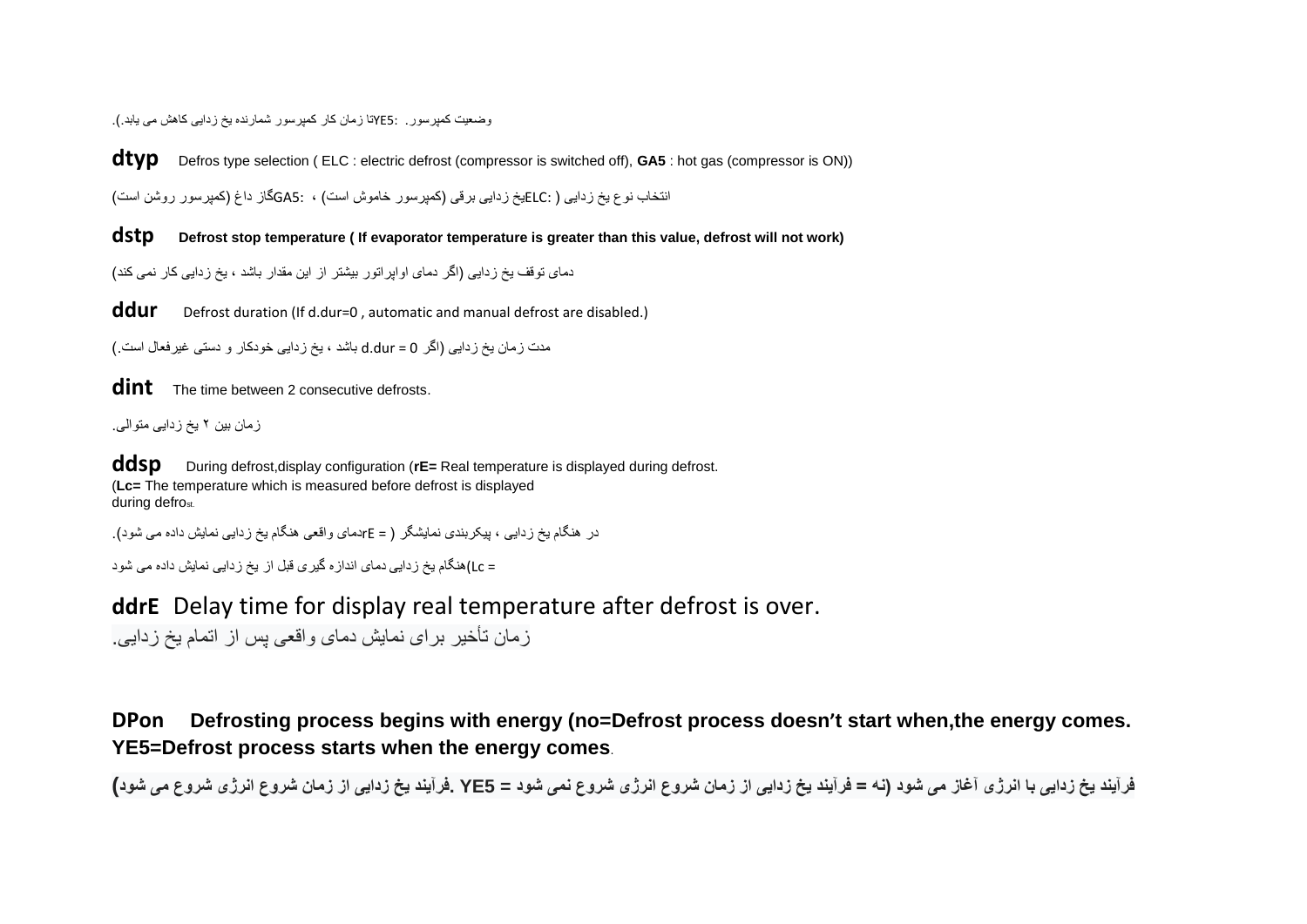**d.dPo** Delay time for defrosting after power is on. **زمان تأخیر برای یخ زدایی پس از روشن شدن برق.**

**d.drt** Dripping (discharge) time ز مان چکیدن (تخلیه)

# **FAN CONTROL PARAMETERS**

**پارامترهای کنترل فن**

**f.Con** Fan operates with thermostat .(**no**=Fan runs independently from thermostat.,**yE5**=Fan operated with thermostat. فن با ترموستات کار می کند. )نه = فن به طور مستقل از ترموستات کار می کند ،. = 5yEفن با ترموستات کار می کند.

**f.StP** Fan stop temperature. دمای توقف فن.

**f.Hys** Fan differential. دیفرانسیل فن

f.cSt Fan operations when compressor stop. (**no**= Fan holds its status, **yE5**= Fan stops with compressor.) هنگام توقف کمپرسور ، فن کار می کند. )نه = فن وضعیت خود را حفظ می کند ، = 5yEفن با کمپرسور متوقف می شود).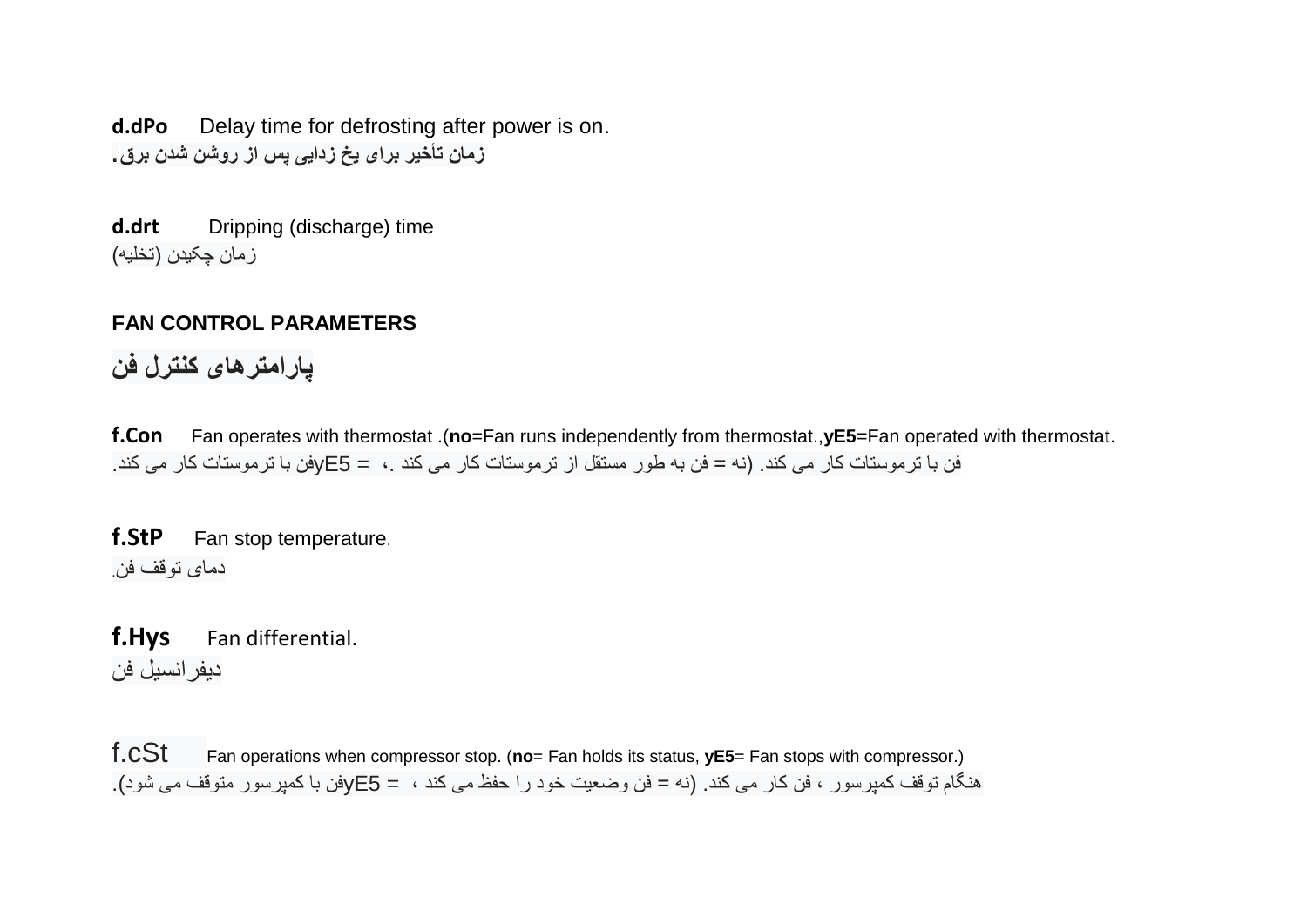**f.dSt** Fan operation during defrost process.(**no**=Fan holds its status, **yE5**= Fan stops during defrost process.) **عملکرد فن در طی فرآیند یخ زدایی. )نه = فن وضعیت خود را حفظ می کند ، = 5yEفن در طی فرآیند یخ زدایی متوقف می شود).**

**f.Pon** Required delay time for fan to be powered up. زمان تأخیر مورد نیاز برای روشن شدن فن.

**f.Std** Required delay time for fan to be powered up after defrost. زمان تأخیر مورد نیاز برای فن پس از یخ زدایی.

**f.ctr Fan control depending on room temperature. (no=If evaporator temperature over f5tp value, fan does not run. yE5=If difference between room temperature and the temperature of the evaporator temperature is below from f.5tp value, fan stops. If the room temperature and evaporator temperature differences greater than f5tp + f.hy5 , fan runs again.** 

**کنترل فن بستگی به دمای اتاق دارد. )نه = اگر دمای اواپراتور بیش از مقدار tp5f باشد ، فن کار نمی کند = 5yE .اگر اختالف بین دمای اتاق و دمای اواپراتور از tp.5f کمتر باشد ارزش ، فن متوقف می شود. اگر اختالف دمای اتاق و اواپراتور بیشتر از 5hy.f + tp5f باشد ، دوباره فن اجرا می شود.**

**MODBUS COMMUNICATION PARAMETERS پارامترهای ارتباطی**